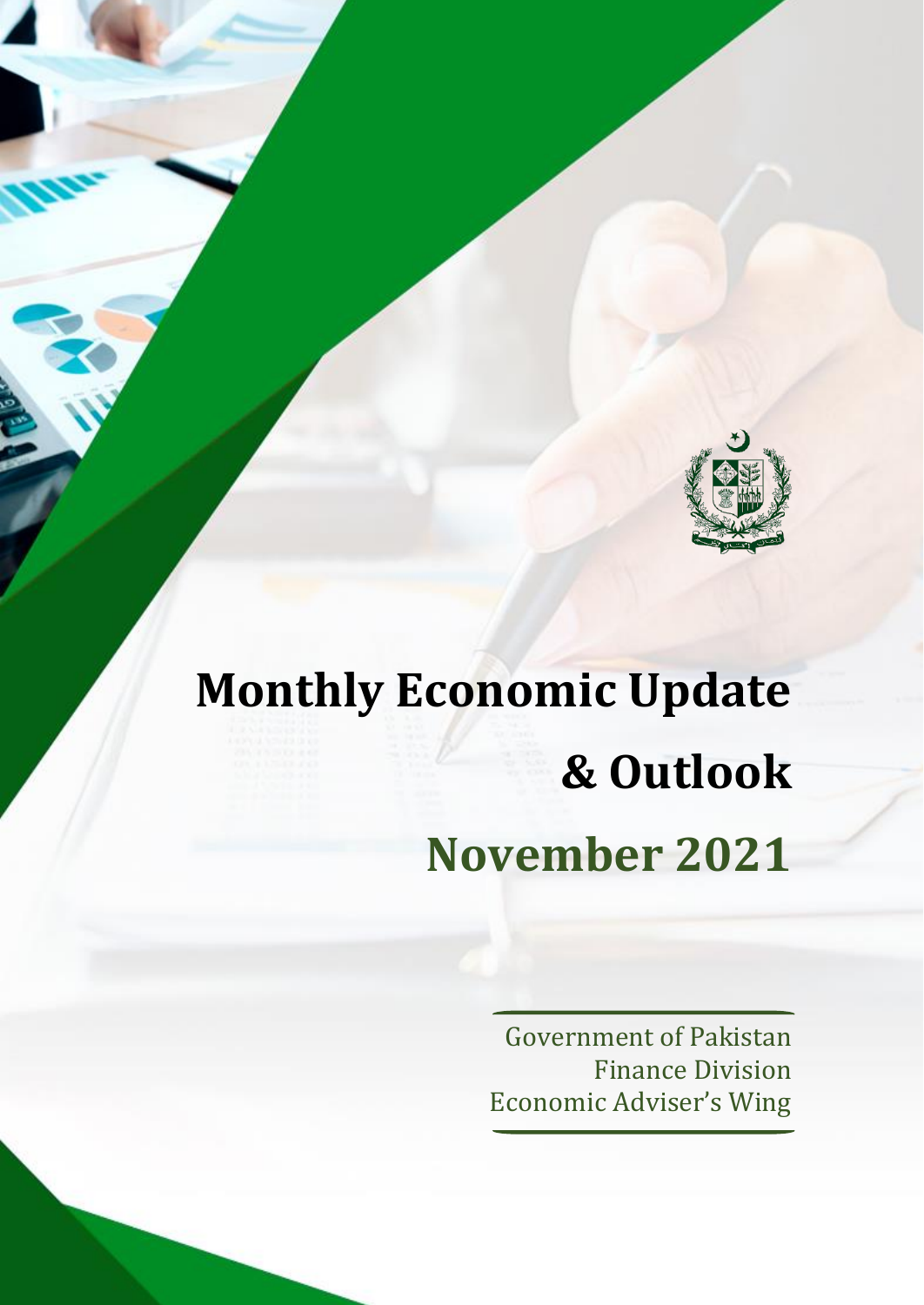

# Contents

| 10 |
|----|
| 13 |
| 15 |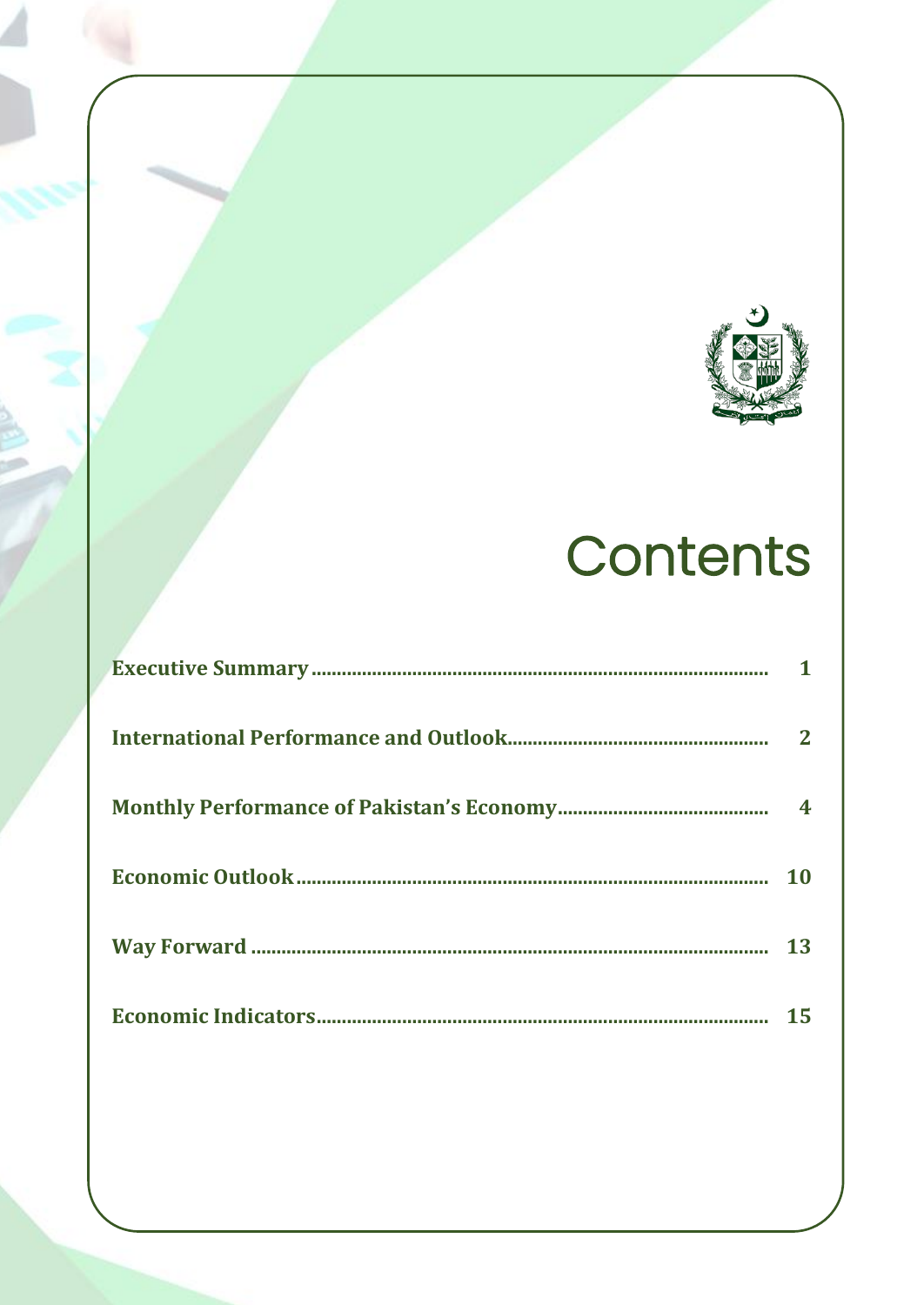#### **Executive Summary**

- The unprecedented and severely disruptive global labor market shock triggered by the outbreak of COVID-19 pandemic has still not dampened. According to the ILO, around 220 million people are expected to remain unemployed globally in 2021, while the global unemployment rate may reach 5.7 percent in 2022. Likewise, Global commodity prices are on an upward trajectory mainly due to the rise in freight charges making international trade more costly. Global energy prices continued to soar by 16.1 percent in October. Nonenergy prices also increased by 3.4 percent. The prices pertaining to all key sub-groups increased with agriculture commodities up by 1.8 percent, fertilizers 23.4 percent, metals & minerals 3.9 percent and precious metals increased by 0.3 percent.
- **Real Sector:** The revised estimates of cotton production released by Cotton Crop Assessment Committee (CCAC) for the current season shows 9.4 million bales against last year production of 7.1 million bales showing an increase of 32.8 percent. The inputs situation remained favorable as farm tractors production and sales increased by 14.0 percent in Jul-Oct FY2022. Agriculture credit disbursement increased by 6.5 percent to Rs 381.3 billion compared to Rs 358.0 billion during same period last year. LSM posted a growth of 5.15 percent in the first quarter of FY2022 against the growth of 4.53 percent same period last year.
- **Fiscal, Monetary & External:** The fiscal deficit in Jul-Sep FY2022 was recorded at 0.8 percent of GDP (Rs 438.5 billion). The primary balance remained in surplus and stood at Rs 184.2 billion (0.3% of GDP). Expenditures under PSDP grew by 63.2 percent to Rs 262.1 billion in Jul-Sep FY2022 against Rs 160.5 billion in the same period of last year. During the period 1st July-22nd October FY2022, Broad Money (M2) decreased by Rs 409.1 billion compared to the contraction of Rs 104.5 billion in the comparable period of last year. During Jul-Oct FY2022, the current account deficit was recorded at \$ 5.1 billion against the surplus of \$ 1.3 billion in the same period last year.
- **Economic Outlook:** Though economic recovery is underway, the economy is also confronted with pressure on inflation as well as the external sector. External pressures have begun to materialize mostly due to the compound impacts of increased economic activity, an expansionary macroeconomic policy mix, and rising international commodity prices.
- However, the government is taking all necessary measures to dampen inflationary shock. Further financial and economic support from friendly countries will ease out pressure on the external sector.
	- YoY inflation has accelerated in the last two months, but this may be moderated by the seasonal profile, which was notably positive in October but generally neutralizes in November. The government's efforts to monitor the functioning of the retail markets especially in essential food products is ongoing and is being strengthened to counter the inflationary pressures.
	- The MEI is expected to remain strong on the back of observed favorable movements in macroeconomic high frequency indicators especially growth in LSM with strong multiplier effects in services sectors.
	- Exports of goods and services recorded approximately 3 billion USD in October. It is expected that in the coming months exports will keep rising, helped by the momentum in domestic economic dynamism, and specific government policies to stimulate exports.
	- The government's efforts to maintain fiscal discipline through an effective revenue mobilization strategy and better expenditure management will reduce budget deficit during the current fiscal year.

Pakistan is on a high growth path along with inflationary pressure due to exceptional surge in international commodity prices. This is putting stress on the external account, but government initiatives and reversal of the SBP policy will ease out the pressure. Recently, IMF has acknowledged the government's efforts to deal with COVID-19 by effectively minimizing human and macroeconomic repercussions, resulting in a strong economic recovery.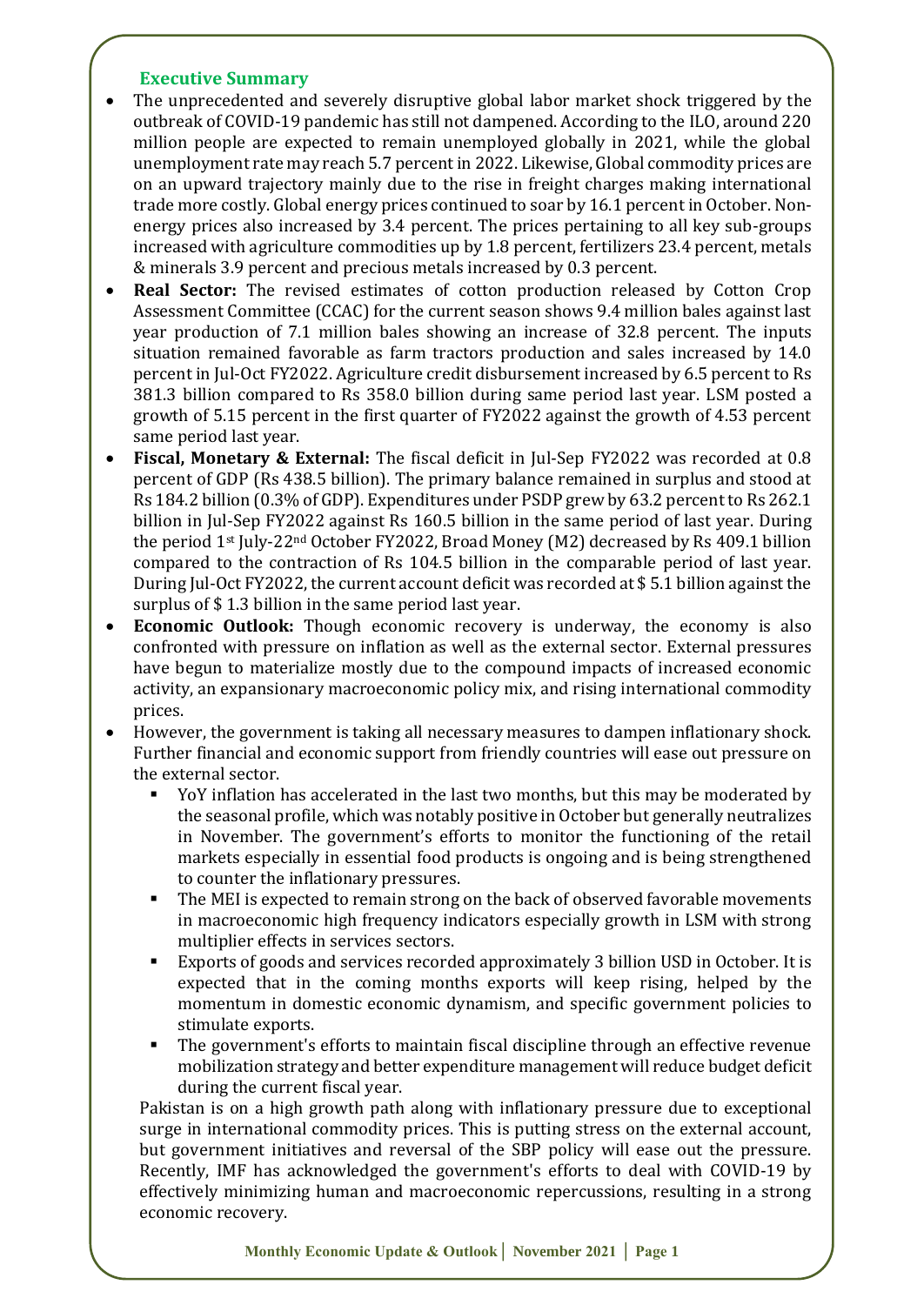# **1. International Performance and Outlook**

The unprecedented and severely disruptive shock to labor markets worldwide caused by the outbreak of COVID-19 pandemic since the beginning of 2020, not dampened yet. ILO data indicates that around 220 million people are expected to remain unemployed globally in 2021. The global unemployment rate may reach 6.3 percent, falling to only 5.7 percent in 2022, which is still above the pre-pandemic level of 5.4 percent in 2019. Despite the supportive policies undertaken in most of the countries around the globe, unemployment reached alarming levels in 2020, pushed many households into poverty. Although the global economy has been gradually rebounding over the course of 2021, the speed of convergence is still low to compensate for the earlier employment losses, especially in developing economies. This is true for those sectors that were hit hard particularly by the pandemic, such as tourism, travel, leisure and the hospitality industry.

This seemingly paradoxical situation of persistently high unemployment accompanied by serious labor shortages is explained by a confluence of various factors. An unbalanced rebound of the global economy across different sectors and changes in the composition of aggregate demand are among the reasons causing shifts in the labor demand pattern. The resulting labor shortages in specific sectors are not only holding back recovery from the crisis induced by the COVID-19 pandemic but also damaging the longer-run trajectory of the potential output growth for many countries.

The US GDP growth slowed from an annualized pace of 6.7 percent in the second quarter to 2 percent in the third quarter, falling short of the consensus 2.6 percent forecast. The economic recovery in the US was strong but businesses can't make products faster enough to meet demand. The US is observing slower economic activity as supply chain bottlenecks limiting activity and raising prices, despite a huge desire to get to postpandemic normalcy. The slowdown in the US economy also reflected from Weekly Economic Index (WEI) growth which represents the common component of a series covering consumer behavior, the labor market and production that continued to shrink during the last week of October and the start of November compared to the secondquarter numbers.



The OECD system of Composite Leading Indicators (CLIs) is designed to provide early signals of turning points between expansions and slowdowns of economic activity. The CLI index is available up to October 2021. The CLI index of Pakistan's main export markets remained above 100 but slow down compared to September; as evident US at 100.36 (100.41 in Sep-21), UK 100.83 (100.91), China 100.16 (100.19) and Euro Area at same level of 100.08.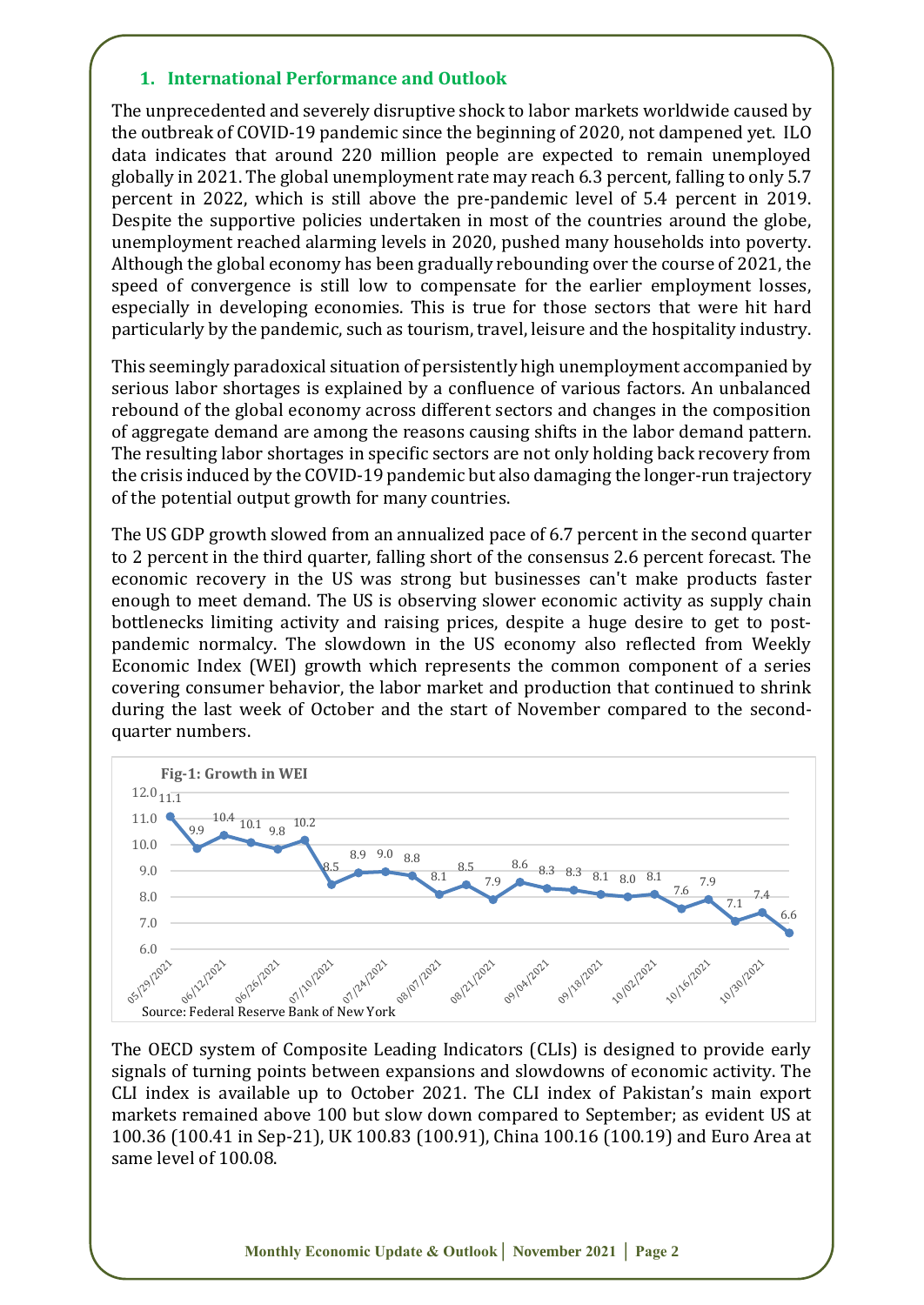

In the US, more than 90 percent of the S&P 500 companies have handed in their financial results for the third quarter, and over 80 percent of them reported earnings better than expectations, as a result, S&P 500 climbed to 4,701 points as of 16th November 2021. This is also supported by the Chicago Board Options Exchange (CBOE) Volatility Index which is commonly used as a measure of investors' uncertainty, recorded below 20 in recent weeks (Fig-3).



Source: Investing.com

The J.P.Morgan Global Manufacturing PM – a composite index produced by J.P.Morgan and IHS Markit – edged higher to 54.3 in October 2021, up from 54.1 in September. The rise in the headline index reflected an increase in stock holdings and faster jobs growth. This offsets the effect on the PMI level of slower increases in both output and new orders.

The rate of expansion in global manufacturing production was the weakest during the current 16-month upturn in October. Output growth was impeded by substantial disruption to raw material deliveries, resulting input shortages, rising cost push inflation and a partially restricting international trade flows.

Of the 31 nations for which October data were available, all except two (Mexico and Myanmar) registered PMI readings above 50.0. The euro area remained a bright spot, with the top-five ranked countries. The US, Japan and China were in sixth, nineteenth and twenty-eighth positions respectively. Data observed by sector signaled expansions across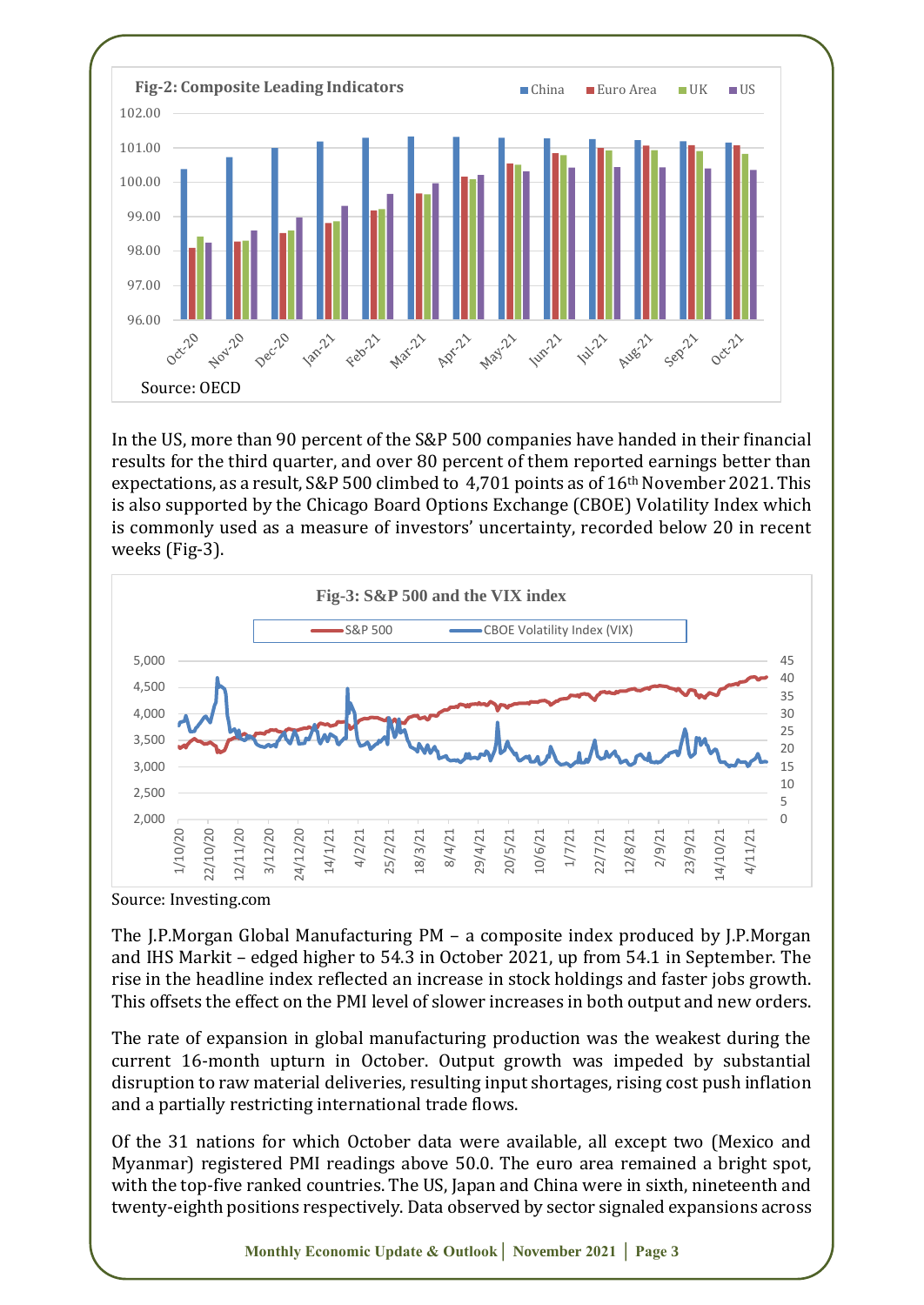the consumer, intermediate and investment good industries.

The growth of global manufacturing output slows amid record supplier delays, rising costs and stalling export trade. Production rose at a marginally quicker rate in the consumer goods sector but decelerated slightly in the intermediate goods category. Meanwhile, the investment goods industry observed an output decrease for the first time in 16 months.

Global supply chains remained under severe pressure during October, with average supplier delivery times increasing to the greatest extent in the survey history. The impact of supply-chain issues filtered to price inflation during October. Input costs increased at the fastest pace in over 13 years, while average output charges rose to the greatest extent on record. Rates of inflation in both price measures were noticeably steeper on average in developed nations compared to emerging markets.

Global commodity prices showed that energy prices continued to soar by 16.1 percent in October (10.8% in September). Energy prices stand 105.6 percent higher than one year earlier and raised in 10 of the last 12 months. Non-energy prices increased by 3.4 percent (-1.1% in Sep). Price rose for all key sub-groups, with agriculture commodities up 1.8 percent, fertilizers up 23.4 percent, metals & minerals up 3.9 percent and precious metals increased by 0.3 percent.

#### **2. Monthly Performance of Pakistan's Economy**

The economy of Pakistan is on track to achieve the growth target for FY2022. The 2<sup>nd</sup> estimates of the cotton crop along with the latest performance of high frequency variables are encouraging and set an optimistic baseline scenario. However, there are some risks to the economy associated with rising international commodity prices, widening of the current account deficit and subsequent pressure on PKR.

#### **2.1 Real Sector**

# **2.1-a Agriculture**

The revised estimates for cotton production released by CCAC for current season shows 9.4 million bales against last year production of 7.1 million bales showing an increase of 32.8 percent. It has been reported that weather and price factors favored cotton production. The government announcement of intervention price enhanced the grower's confidence in investment on crop management resulted in higher arrivals of cotton in ginneries. Federal Committee on Agriculture (FCA) in its 17th meeting set the Rabi Crop 2021-22 target of wheat production at 28.9 million tonnes from a sowing area of 9.210 million hectares with a yield of 3136.3 Kg/ha.

The inputs situation remained favorable as farm tractors production increased by 14.0 percent to 17,427 in Jul-Oct FY2022 and its sales also witnessed an increase of 14.0 percent to 17,386 compared to the same period last year. During Jul-Oct, FY 2022, the agriculture credit disbursement increased by 6.5 percent to Rs 381.3 billion compared to Rs 358.0 billion during same period last year. The urea off-take in October 2021 was 514 thousand tonnes which increased by 24.4 percent over October 2020. DAP offtake increased by 49.2 percent from 229 thousand tonnes in October 2020 to 342 thousand tonnes in October 2021.

# **2.1-b Manufacturing**

LSM posted a growth of 5.15 percent in the first quarter of FY2022 against the growth of 4.53 percent same period last year. During the period, 12 out of 15 subsectors of LSM have witnessed positive growth. Automobile shows massive growth of 42.64 percent,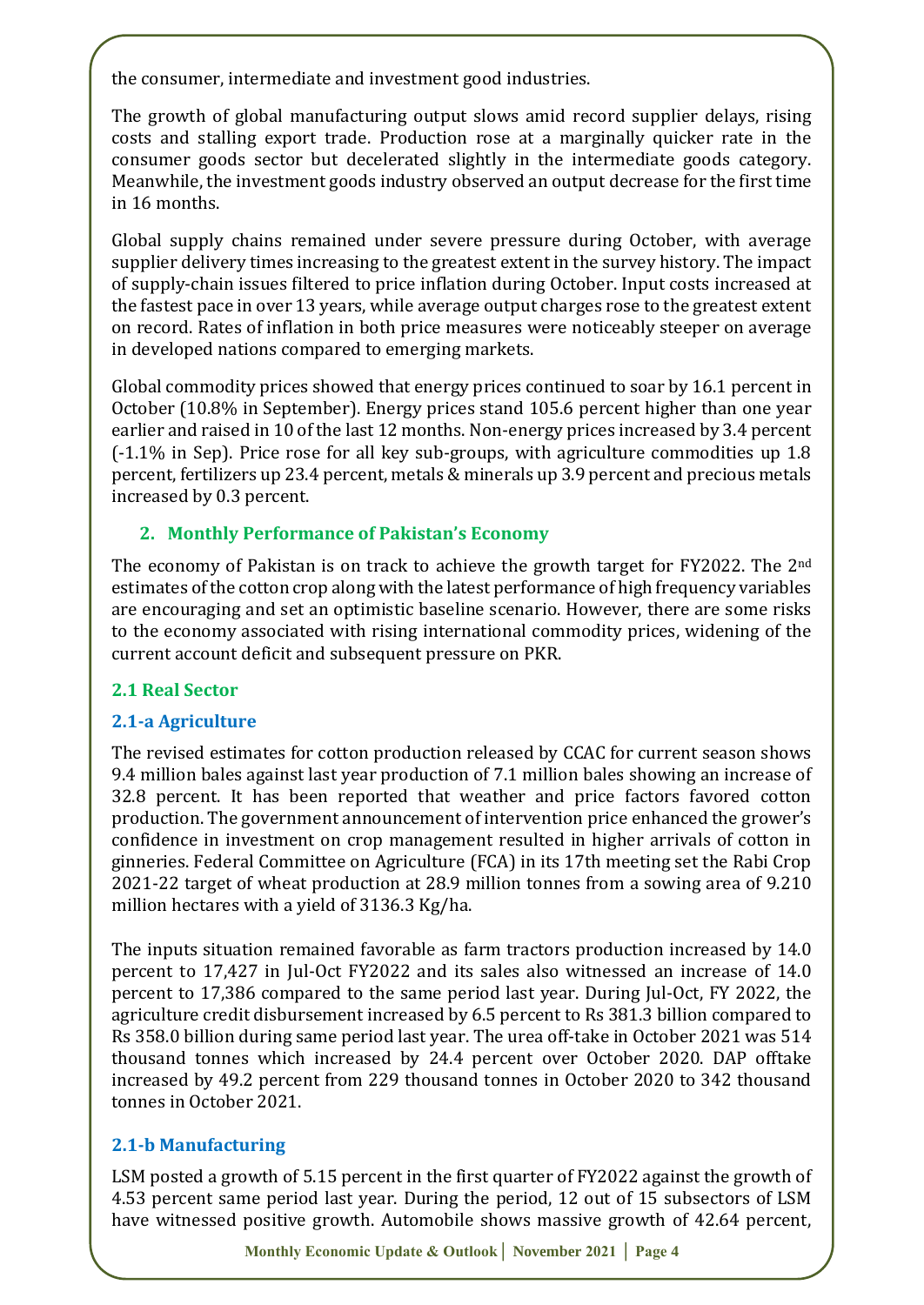Iron & Steel Products by 13.77 percent, Pharmaceuticals by 11.53 percent, Leather Products by 13.94 percent, Wood Products by 4.44 percent and Chemicals grew by 4.70 percent.

The latest trend in high frequency indicators suggests an economic recovery as car production and sale increased by 74.7 and 70.9 percent, respectively during Jul-Oct FY2022, while tractor production and sale both increased by 14.0 percent. Domestic cement dispatches increased by 1.1 percent to 15.9 mn tonnes during Jul-Oct FY2022 (15.7 MT last year). Total Oil sales increased by 22.0 percent to 7.85 mn tonnes (6.44 mn tonnes last year). On YOY basis, total Oil Sales increased by 17 percent to 2.0 mn tonnes in October 2021 (1.7 mn tons last year).

Based on recent performance and the government's proactive measures, it is expected that the industrial sector will follow an upward trend and the overall growth target will be achieved.

# **2.2 Inflation**

CPI inflation during Jul-Oct FY 2022 recorded at 8.74 percent against 8.87 percent during the same period last year. Inflation had started declining after surging to 11.1 percent in April, mainly driven by a drop in the prices of agricultural products.

Food prices have risen globally due to the shortage of supply of commodities and high demand. Pakistan has also been affected, as the country is a net importer of food items especially wheat, sugar, pulses, and edible oil. The government has already announced Rs 120 billion package, jointly funded by the Federal and Provincial governments which will provide a 30 percent discount on ghee, flour and pulses to 130 million deserving people.

| <b>International Prices</b>            |                         |                            |                          |                            |                              |  |
|----------------------------------------|-------------------------|----------------------------|--------------------------|----------------------------|------------------------------|--|
| <b>Months</b>                          | <b>Sugar</b><br>(\$/MT) | <b>Palm Oil</b><br>(\$/MT) | Soya bean Oil<br>(\$/MT) | Wheat<br>$(\frac{M}{T})^*$ | <b>Crude Oil</b><br>(\$/Brl) |  |
| $Oct-20$                               | 300.0                   | 819.0                      | 915.0                    | 219.7                      | 40.5                         |  |
| $Oct-21$                               | 420.0                   | 1307.0                     | 1483.0                   | 263.6                      | 83.7                         |  |
| % Change                               | 40.0                    | 59.6                       | 62.1                     | 20.0                       | 106.7                        |  |
| <b>Source: Pink sheet (World Bank)</b> |                         |                            |                          |                            |                              |  |

\*: Price for the month of September

| Domestic Prices in Pakistan |                                           |                                                |                                                  |                                    |                             |                                               |
|-----------------------------|-------------------------------------------|------------------------------------------------|--------------------------------------------------|------------------------------------|-----------------------------|-----------------------------------------------|
| <b>Months</b>               | <b>Sugar</b><br><b>Refined</b><br>(Rs/Kg) | <b>Cooking Oil</b><br><b>Dalda</b><br>(Rs/5Kg) | <b>Vegetable</b><br><b>Ghee Dalda</b><br>(Rs/Kg) | Wheat<br><b>Flour</b><br>(Rs/20Kg) | <b>Petrol</b><br>(Rs/Liter) | <b>Hi-Speed</b><br><b>Diesel</b><br>(Rs/Liter |
| $Oct-20$                    | 99.3                                      | 1265.8                                         | 246.8                                            | 1034.4                             | 104.9                       | 105.0                                         |
| $Oct-21$                    | 103.1                                     | 1772.0                                         | 352.6                                            | 1200.6                             | 133.4                       | 129.1                                         |
| % Change                    | 3.8                                       | 40.0                                           | 42.9                                             | 16.1                               | 27.2                        | 23.0                                          |
| <b>Source: PBS</b>          |                                           |                                                |                                                  |                                    |                             |                                               |

The above comparative analysis suggests that the Government of Pakistan sustained pressure to provide relief and full inflationary pressure was not passed on to the domestic consumers proportionately.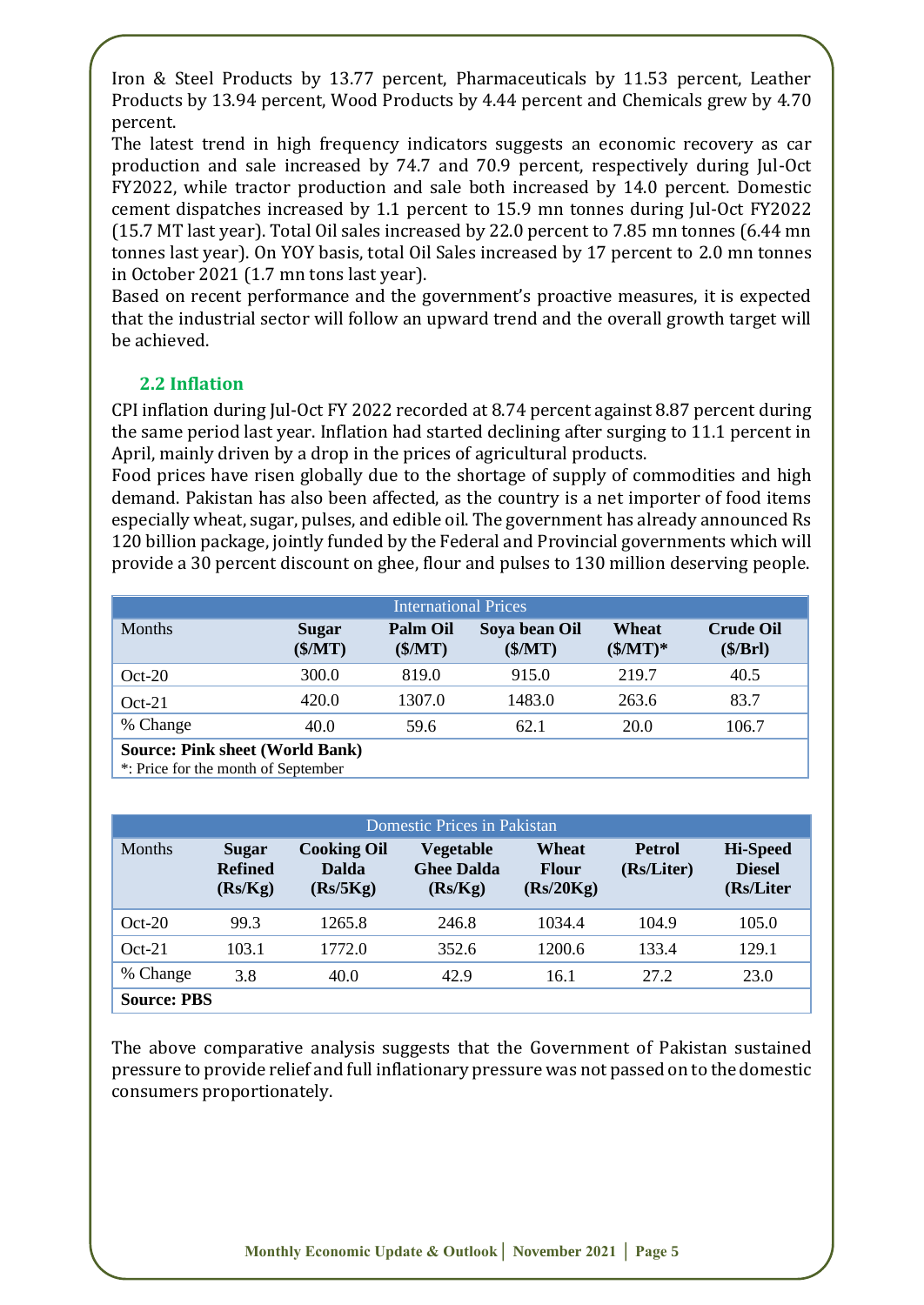# **2.3. Fiscal**

The fiscal deficit has been reduced to 0.8 percent of GDP (Rs 438.5 billion) in Q1 FY2022 against 1.1 percent of GDP (Rs 484.3 billion) in the comparable period of last year. The primary balance remained in surplus and stood at Rs 184.2 billion (0.3 percent of GDP) in Q1 FY2022 against the surplus of Rs 257.7 billion (0.6 percent of GDP) last year.



During the period under review, total revenues posted an impressive growth that outpaced the rise in expenditures. Total revenues grew by 22.3 percent, primarily driven by 36.6 percent growth in tax collection from both federal and provincial levels. On the other hand, total expenditures increased by 14.5 percent with 8.6 percent growth in current expenditures and 23.0 percent rise in development expenditures and net lending. Within the development, expenditures under PSDP grew by 63.2 percent to Rs 262.1 billion during Q1 FY2022 against Rs 160.5 billion in the same period of last year. Similarly, the cumulative surplus of all the four provinces was higher than the previous year as it recorded at Rs 276.9 billion in Q1 FY2022 against Rs 44.4 billion last year. **FBR Tax Collection**

FBR tax revenues increased significantly during Jul- Oct FY2022, exceeding its target by 14.7 percent for the period. In absolute terms, FBR collected Rs 235.9 billion higher revenues than the target fixed for Jul-Oct FY2022.



The provisional net collection grew by 36.8 percent to reach Rs 1,842.9 billion during Jul-Oct FY2022 against Rs 1,347.5 billion in the same period of last year. Domestic tax collection grew by 35.9 percent to Rs 1,551.1 billion in Jul-Oct FY2022 against Rs 1,141.1 billion in the corresponding period of last year. Within domestic taxes, the direct tax increased by 31.9 percent, sales tax by 41.4 percent and FED by 19.6 percent. While customs duty grew by 41.4 percent.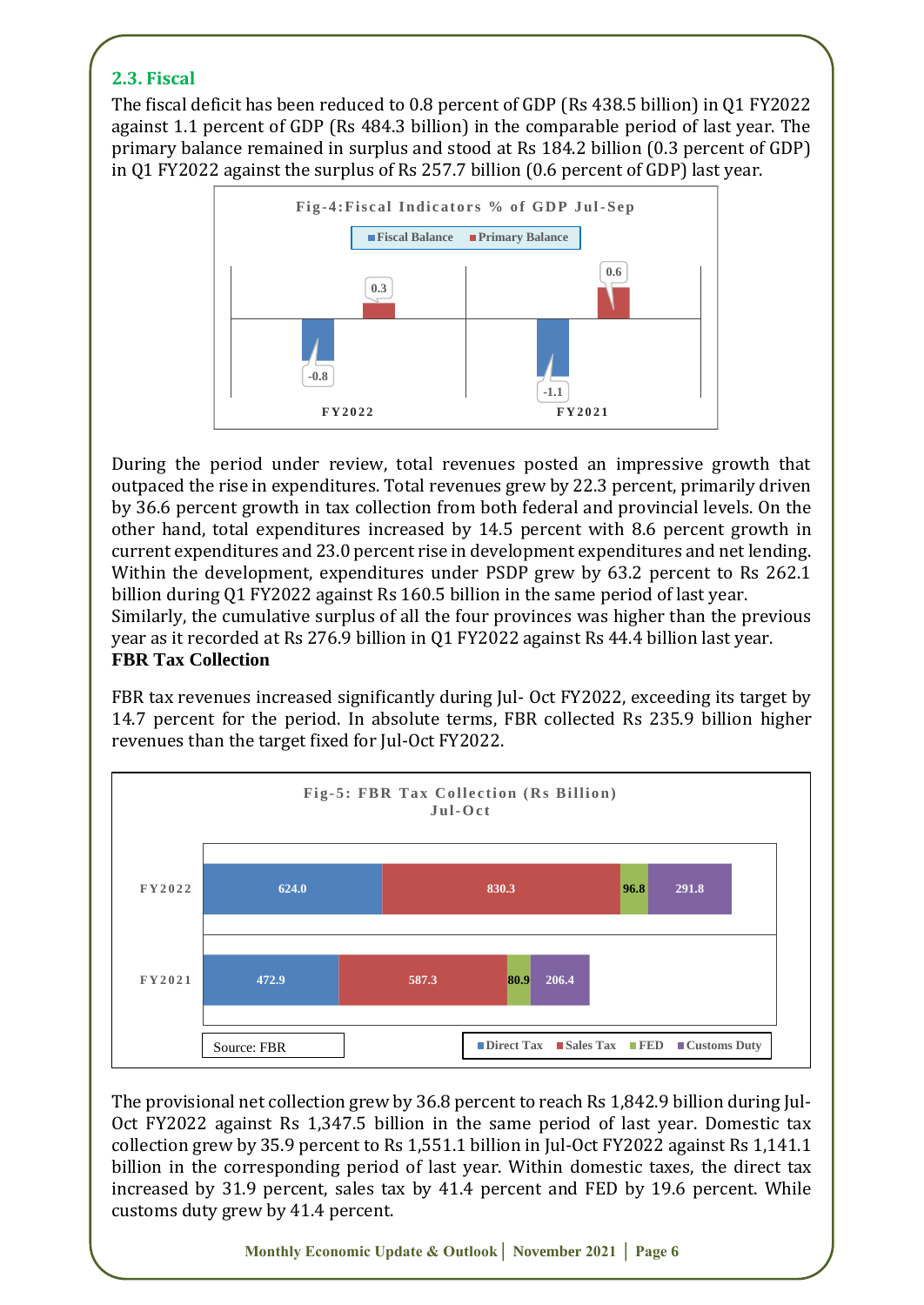#### **Box-I: FBR's System Automation for Documentation & Maximum Taxpayers' Facilitation**

- **a. Point of Sales (POS):** FBR has launched POS Invoicing, which is a computerized system for recording sales data, managing inventory and maintaining customer data. It is a real-time sales documentation system that links the electronic systems at the outlets of all tier-1 retailers with the FBR via the internet. The system is aimed to ensure that all sales are reported in real-time to FBR and are duly accounted for in the monthly sales tax returns of such retailers.
- **b. The Track and Trace System:** Track and Trace System which was rolled out for Tobacco sector earlier in the financial year has now been extended to the sugar sector also. Efforts for rolling out of the system in Cement and Fertilizer Sectors are in progress. The system is aimed at enhancing tax revenue, reducing counterfeiting and preventing smuggling of illicit goods through the implementation of a robust, nationwide, electronic monitoring system through the affixation of tax stamps on various products at the production stage. This enables FBR to trace the entire supply chain of manufactured goods.
- **c. Pakistan Single Window (PSW):** To achieve trade facilitation in automated environment, reduce clearance times for legitimate trade, improved compliance through increased access to regulatory information and functions, the system of PSW is being launched. This ensures greater Customs to Customs coordination and linkage with other border regulatory agencies at the national and international level for coordinated border management and increases transparency in regulatory processes and decision-making.
- **d. Automated process for Scanning of Cargo:** FBR has introduced a new automated process in WeBOC system for scanning of containerized import consignments of industrial raw materials for their speedy clearance at ports. The introduction of Non-Intrusive Inspection System by Customs was a long-awaited initiative aimed at replacing physical inspection of cargo and reducing the dwell time at ports by using the latest scanning technology in line with international best practices.
- **e. Automated issuance of refunds:** To facilitate taxpayers, centralized automated refund system has been introduced with no requirement for manual application and verification. For the exporters, the system-based verification system issues refund directly into the bank accounts of taxpayers without any requirement of face-to-face interactions with tax authorities. Enabling legal framework has also been provided through insertion of relevant provisions in tax laws.
- **f. Single Sales Tax Portal:** Building further on its vision to facilitate taxpayers and ensure ease of doing business through automation, digitization, and minimization of human interaction with taxpayers, FBR is all set to launch Single Sales Tax Portal. This facility will enable taxpayers to file single monthly Sales Tax returns instead of multiple returns on different portals; thereby, significantly reducing the time and cost of compliance.
- **g. E-hearing:** In order to provide faceless tax administration, reduce compliance costs and save precious time of the taxpayers, the mechanism of e-hearing has been devised. Enabling legal provisions for admissibility of evidence collected during e-hearing have been introduced through 227E of the Income Tax Ordinance.
- **h. Electronic filing of appeal:** The mechanism of online filing of appeals has been made available to taxpayers. However, enabling legal provisions were lacking which have been introduced through section 127 of the Income Tax Ordinance.

Source: FBR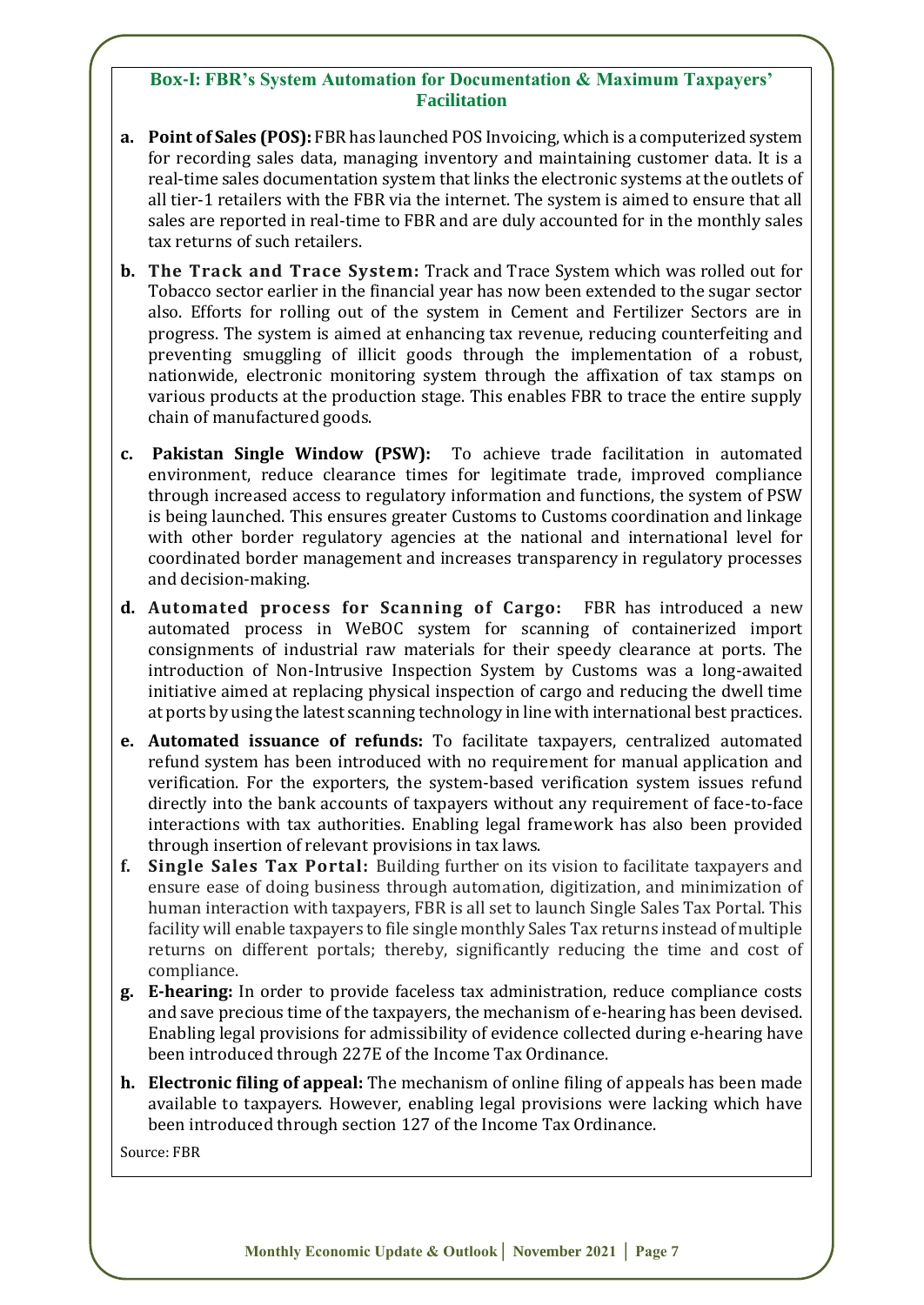#### **2.4. Monetary**

SBP raised policy rate by 150 basis points to 8.75 percent on 19th November 2021 owing to associated risks related to inflation and BoP while the outlook for growth has continued to improve.

During 01st July-22nd October FY2022, Broad Money (M2) decreased by Rs 409.1 billion (growth of -1.68 percent) as compared with the contraction of Rs 104.5 billion (growth of -0.5 percent) during the same period last year. M2 contraction contributed by both factors Net Domestic Assets (NDA) and Net Foreign Assets (NFA), which have been reduced by Rs 350.3 billion and Rs 58.8 billion, respectively. Within NDA, government sector borrowing for budgetary support was reduced by Rs 78.7 billion compared to the borrowing of Rs 109.9 billion during the comparable period last year.

On the contrary, credit to the private sector witnessed an expansion of Rs 226.5 billion against the retirement of Rs 96.5 billion during the same period last year. Within private sector credit, loans for fixed investment increased by Rs 106.8 billion during Jul-Oct FY2022 against borrowing of Rs 87.8 billion during same period last year. On the other hand, working capital loans increased by Rs 146.6 billion as compared to the retirement of Rs 173.7 billion during the comparable period last year. Manufacturing sector loans have increased both for working capital and fixed investment, especially for the textile sector. The information and communication sector has borrowed Rs 28.4 billion under fixed investment against Rs 2.1 billion during the same period last year.



# **2.5 External Sector**

The current account posted a deficit of \$ 5.1 billion (4.7 percent of GDP) for Jul-Oct FY2022 as against a surplus of \$ 1.3 billion (1.4 percent of GDP) last year. The current account deficit widened due to the constantly growing import volume of energy and nonenergy commodities, along with a rising trend in the global commodity prices, COVID-19 vaccines, food, and metals. Imports grew by 66 percent to \$ 23.5 billion as compared to \$ 14.1 billion last year. Exports on fob grew by 32.2 percent during Jul-Oct FY2022 and reached \$ 9.7 billion (\$ 7.3 billion last year).

As per SBP, the major exported commodities which have grown well during the review period include Knitwear (47 percent), Readymade garments (36 percent), Bed wear (33.5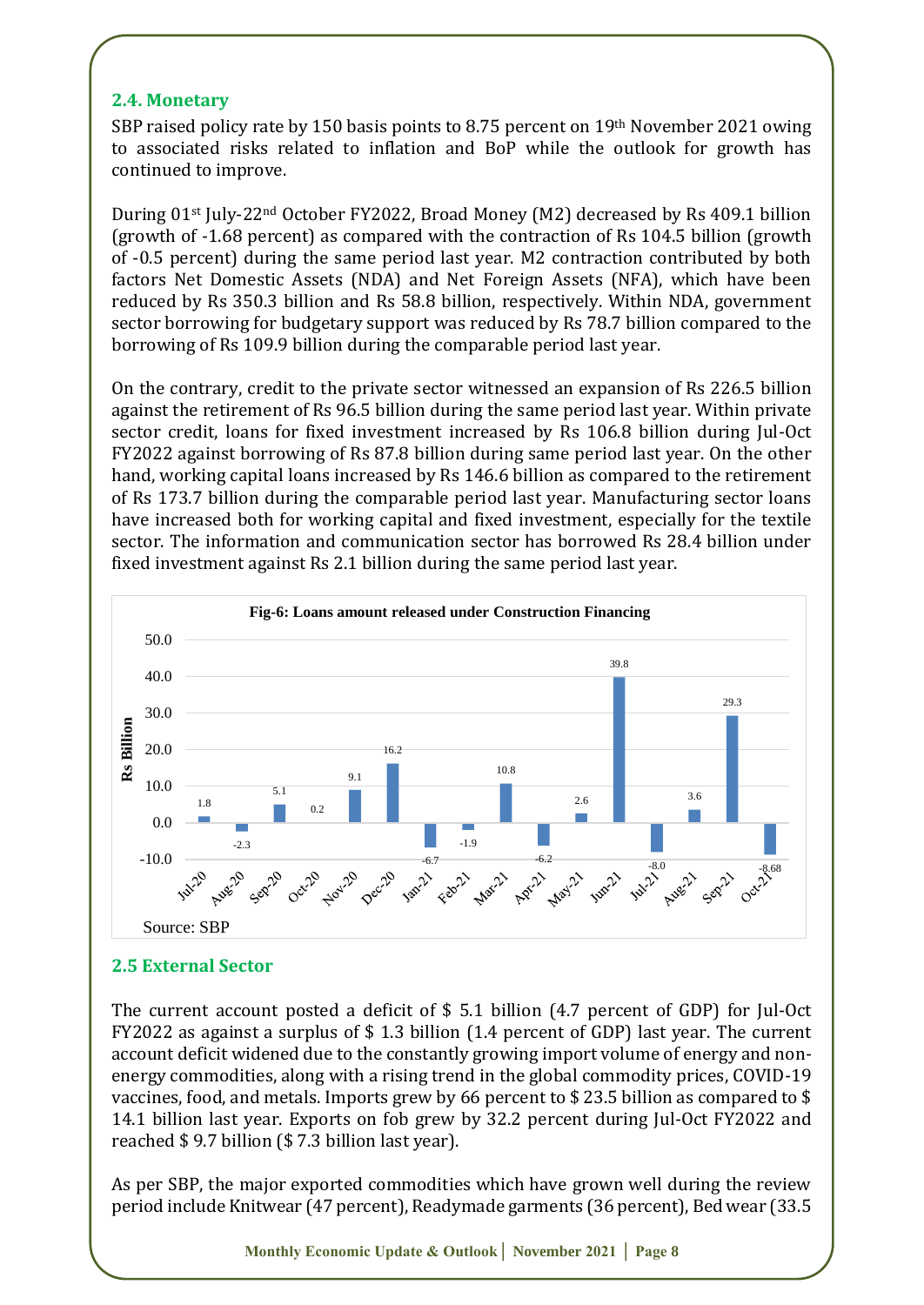percent), Cotton Yarn (37.5 percent), Cotton Cloth (23.2 percent), Chemical & pharma products (31.5 percent), leather manufacturers (17.2 percent), Fruits (7.9 percent) and Basmati rice (12.5 percent). The increase in overall exports is contributed by the growth in exports of value-added sectors.

The main commodities imported were Petroleum products (98.7 percent), Palm Oil (77.7 percent), Petroleum crude (74.4 percent), Iron & Steel (81.6 percent), Liquefied Natural gas (179 percent), Medicinal products (3.7 percent), Plastic materials (40.9 percent), Textile machinery (154 percent), Electrical machinery & apparatus (30.2 percent) and Raw cotton (72 percent). Higher imports of these commodities indicate growth in the related sectors as well.

# **2.5.1 Foreign Investment**

In Jul-Oct FY2022, total foreign investment registered an inflow of \$ 423.7 million while FDI recorded at \$ 662.1 million (\$ 750.6 million last year). On MOM in October 2021 FDI stood at \$299.6 million (\$236 million in September 2021) increased by 26.9 percent. FDI received from: Netherlands \$ 160.5 million (24.2% of total FDI), China \$116.5 million (17.6%), United States \$ 114.3 million (17.3%), and U.A.E \$ 59.6 million (9%). Power sector attracted highest FDI of \$ 173.5 million (26.2 percent of total FDI), financial business \$ 114.2 million (17.2%) Communication \$ 93.8 million (14.2%), & Oil & Gas exploration \$ 81.6 million (12.3%).

Foreign Private Portfolio Investment has registered a net outflow of \$ 178.3 million during Jul-Oct FY2022. Foreign Public Portfolio Investment recorded a net outflow of \$ 60.1 million. In October 2021, an outflow of \$ 1,040 million was recorded due to the repayment of the Sukuk bond. The total foreign portfolio investment recorded an outflow of \$238.4 million during Jul-Oct FY2022 as against an outflow of \$ 426.7 million last year.

# **2.5.2 Worker's Remittances**

In Jul-Oct FY2022, workers' remittances reached \$ 10.6 billion (\$ 9.4 billion last year), increased by 11.9 percent. Workers' remittances continued their unprecedented streak of above \$ 2.0 billion for the  $17<sup>th</sup>$  consecutive month till October 2021. YoY, remittances grew by 10.2 percent to \$ 2.5 billion in October 2021 (\$ 2.3 billion in October 2020). Share of remittances (Jul-Oct FY2022) from Saudi Arabia remained 25.4 percent (\$ 2,681.4 million), U.A.E 19.0 percent (\$ 2,000.8 million), U.K 13.9 percent (\$ 1,462.6 million), USA 10.1 percent (\$ 1,067.9 million), other GCC countries 11.1 percent (\$ 1,166.3 million), EU 11.2 percent (\$ 1,180.2 million), Malaysia 0.4 percent (\$ 45.2 million), and other countries 8.9 percent.

# **2.5.3 Foreign Exchange Reserves**

Pakistan's total liquid foreign exchange reserves stood at \$ 22.6 billion on November 23, 2021, with the SBP's reserves recorded at \$ 16.1 billion, while commercial banks' reserves remained at \$ 6.5 billion.

# **2.6 Performance of KSE Index**

The KSE-100 index gained 1,347 points in October 2021 and the index closed at 46,219 points on 29th October 2021. Similarly, Market capitalization increased by Rs 145 billion in the month and settled at Rs 7,954 billion. The trend of major world indices is depicted in Fig-7: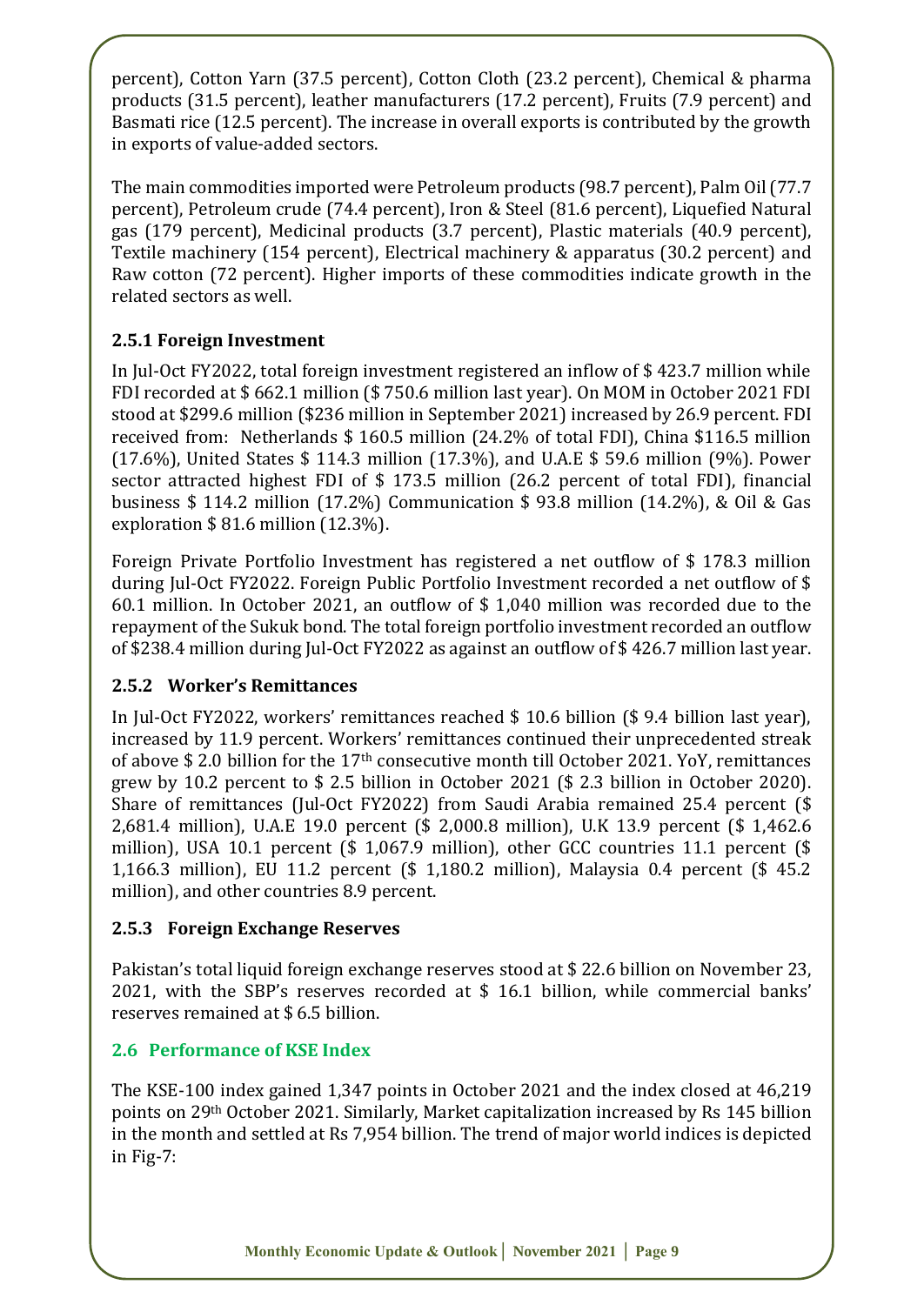

# **2.7 Social Sector**

- Under the 'Ehsaas Rashan' programme, the federal and provincial governments will spend Rs 120 billion to offer food subsidies. The eligible families can purchase three essential commodities, ghee, flour, and pulses at 30 percent lower prices.
- The Ehsaas Socio-economic Registry Survey 2021 which has just been completed will be used to identify deserving families for the program. The registration can be carried out through the online Ehsaas Rashan portal: ehsaasrashan.pass.gov.pk.
- Under the National Poverty Graduation Program, 74,547 livelihood productive assets worth Rs 4.5 billion have been transferred to the ultra-poor households till 31st October 2021 while during the month of October, 2,387 livelihood assets of Rs 143.22 million were distributed.
- PPAF through its 24 Partner Organizations has disbursed 47,774 interest-free loans amounting to Rs 1.71 billion during the month of October 2021. From July 2019 till 31st October 2021, a total of 1,597,513 interest-free loans amounting to Rs 57.02 billion have been disbursed to the borrowers.
- Bureau of Emigration and Overseas Employment has registered 26,099 emigrants during October 2021 for overseas employment in different countries.
- Bureau of Emigration and Overseas Employment has paid more than Rs. 44 million as death/disability compensation during the month of October 2021.
- Under Kamyab Jawan Youth Entrepreneurship Scheme (PMKJ-YES) the government has disbursed Rs 22,115 million till September 2021 to the youth for various businesses.
- As of November 23, 2021, the number of confirmed COVID-19 cases is recorded at 1,282,510 along with recoveries 1,238,980 and total deaths 28,668.
- Till November 23, 2021, the total number of doses administered is reported at 121,158,338 while 49,343,712 individuals are fully and 79,232,745 are partially vaccinated.

#### **3. Economic Outlook**

Though economic recovery is underway, the economy is also confronting inflation as well as external sector pressure. The acceleration of worldwide inflation, as well as a significant increase in freight charges making international trade more costly.

# **3.1 Inflation**

Pakistan's inflation rate is driven by the demand factors, international commodity prices,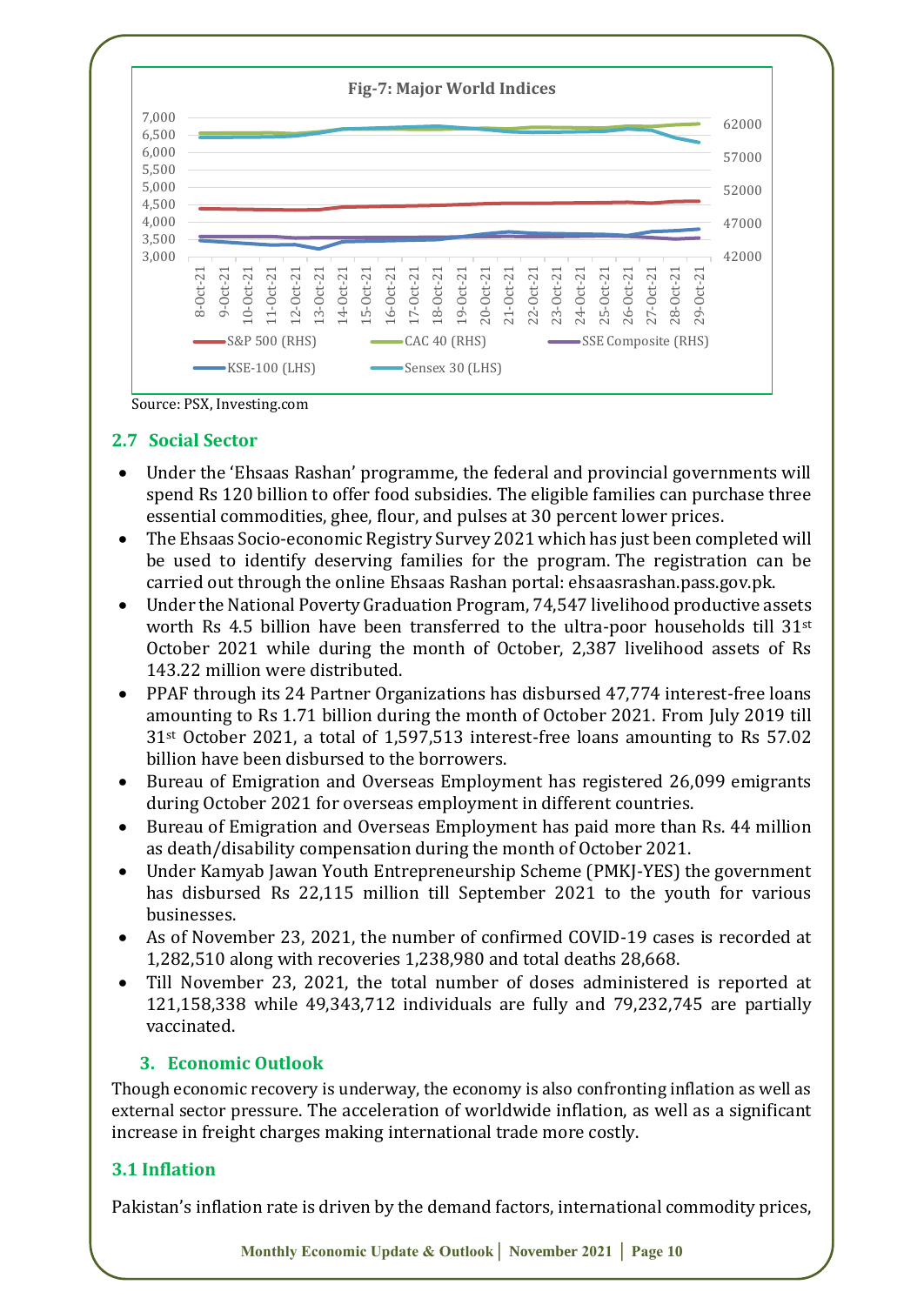exchange rate, seasonal factors and economic agents' expectations concerning the future developments of these indicators.

YoY inflation is marginally increased in the last two months. Going forward, this increase in inflation may be tempered by the seasonal profile whose contribution was positive in October but is usually about neutral in the months of November. Furthermore, government's policy, administrative and relief measures may support to ease out the inflationary pressures. On the other hand, new impulses in November may originate due to the rise in international commodity prices.

Globally the prices of crude oil along with all other energy inputs are on the rising trend due to increasing global demand post-COVID-19 scenarios. Added with this, a rise in freight charges have made international trade costly and caused a hike in global inflation. Even though the international price of crude oil rose by 106.7 percent on a YoY basis. However, Government of Pakistan did not pass it completely to the domestic consumers and adjusted duty to provide relief to the general public.

At present government aims to increase agriculture productivity and provision of Agriloans to ensure food security and self-sufficiency to counter the food inflation. Taking into account new price impulses in November and the low base effect, it is expected that inflation may remain 8.5 to 9.5 percent.

#### **3.2 Agriculture**

The revised estimates for cotton production released by Cotton Crop Assessment Committee are more encouraging. The inputs availability will remain satisfactory as more certified seeds for wheat, gram and maize will be ensured for Rabi 2021-22 season. The credit to agriculture also shows an increasing trend in FY2022, thus it is expected that in the absence of any adverse climate shock, the agriculture sector will perform better.

#### **3.3 Industrial activity**

Industrial activity, measured by the LSM index is the sector that is most exposed to external conditions. Its exposure to developments in international markets is illustrated in Fig-8 which compares the cyclical component of LSM with the weighted average Composite Leading Indicators (CLI) of Pakistan's main export markets . The CLI of some individual countries is constructed by the OECD to reflect the deviation of current GDP from its potential level. The cyclical component of Pakistan's LSM output is obtained by extracting the stochastic trend from the seasonally adjusted LSM series. LSM index is published with a time lag of two months, whereas CLI is published with a one-month lag. The LSM cycle is following the cyclical movements of main trading partners, but since it is focused on the main industrial sectors and not on total GDP, it is somewhat more volatile than the cyclical components of GDP of Pakistan's main export markets.

Recently, the upward cyclical dynamics of Pakistan's main export markets, measured by the CLI, was interrupted. In many countries, the COVID-19 pandemic resurged after the opening of these economies in previous months. Furthermore, economic expansion is still confronted with severe supply chain related bottlenecks.

For October, it is expected that LSM will resume moderate growth compared to the level observed in September, despite an expected negative seasonal effect, usually observed in the month of October and may take upswing in the later months.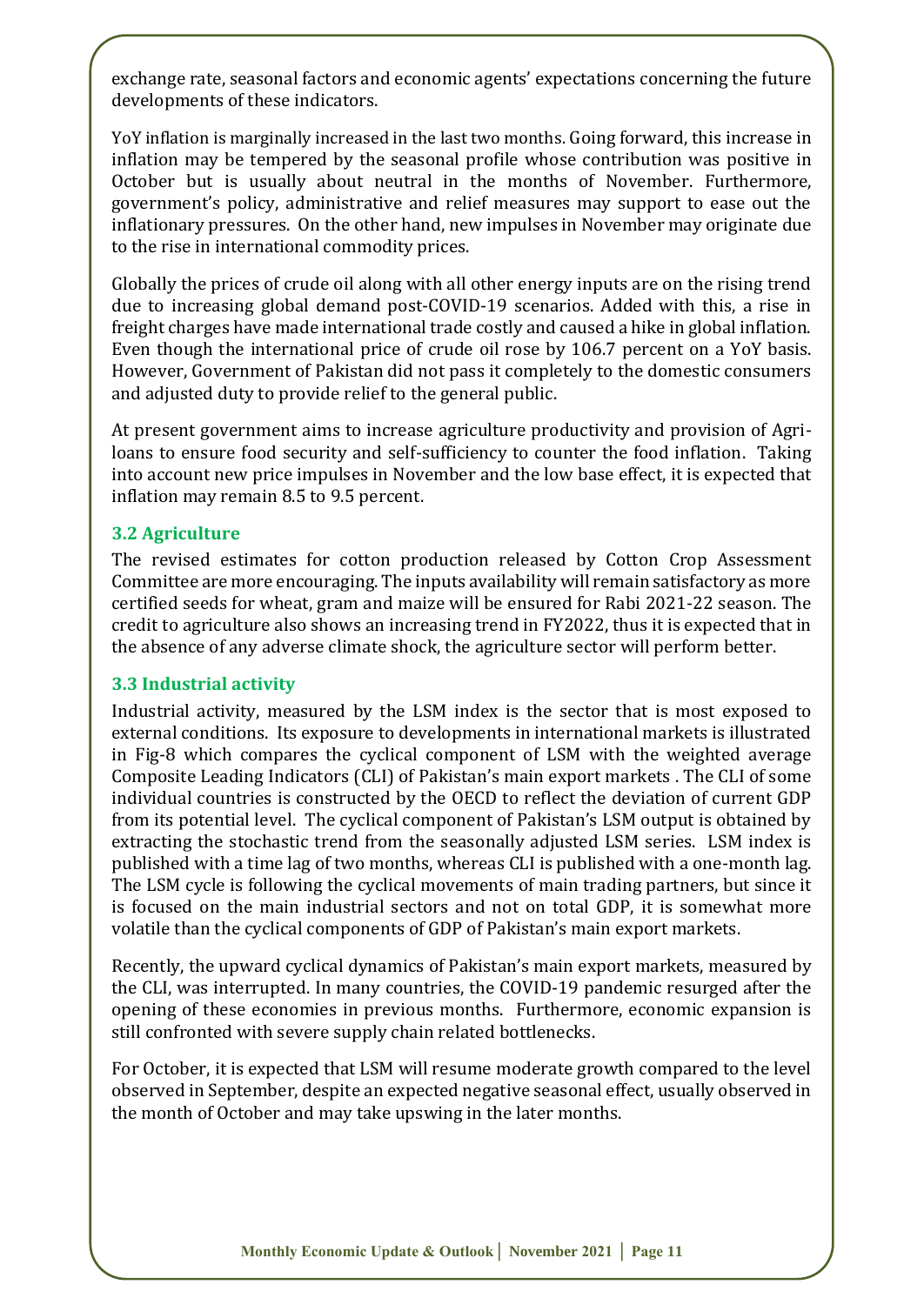

# **3.4 Overall economic activity**

The Monthly Economic Indicator (MEI) is based on combining monthly data of indicators that are correlated with GDP at constant prices. Fig-9 presents the MEI on monthly basis since January 2019. It should be noted that some of the data underlying the October MEI is still provisional and may be revised next month.

Since March 2021, the MEI is on a higher level as compared to the previous months. This is based on favorable movements observed in macroeconomic high frequency indicators such as growth in LSM (which is known to exert strong multiplier effects in services sectors) and strong recovery in Pakistan's main trading partners. In October, the growth dynamics are expected to continue as per the expected manufacturing production supported by the higher imports of capital goods during Jul-Oct FY2022.



# **3.5. External**

According to BOP data, October imports of goods and services were marginally higher than their levels observed in September. In fact, in recent months these imports have roughly stabilized at relatively elevated levels. The continuing rise in international oil prices, exchange rate weakness and strong domestic recovery are contributing to the rising imports. Given these recent dynamics and under unchanged policy assumptions, imports would remain at around current high levels during the coming months. But the recent steps taken in terms of monetary policy and other measures to curb unnecessary imports will be helpful in keeping the expansion of imports under control.

Exports of goods and services, according to BOP data, ended just below the 3 billion USD mark in October. It is expected that in the coming months, these exports will start moving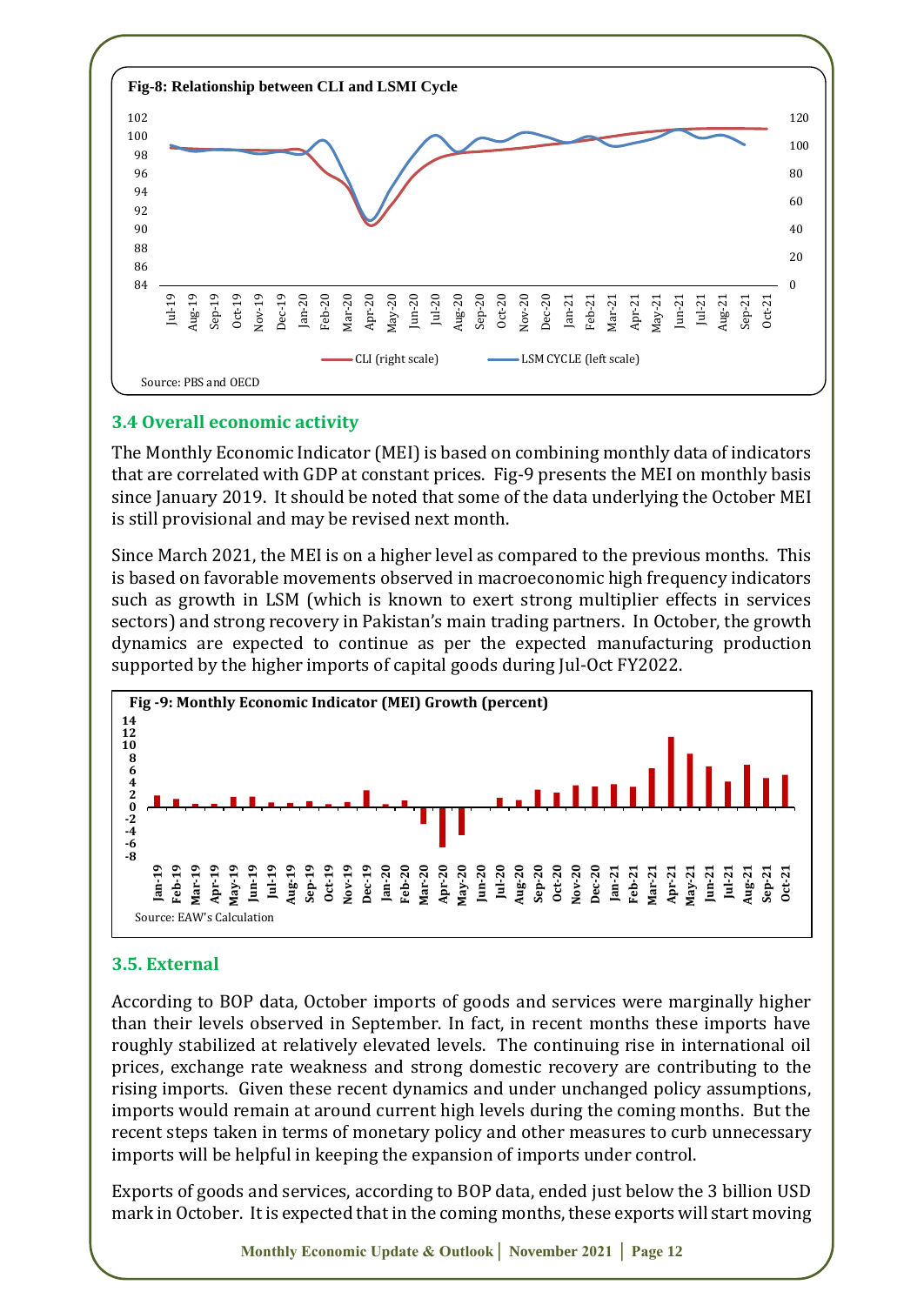upwards again, helped by the momentum in domestic economic dynamism, specific government policies to stimulate exports and from a historical perspective, low level of the Real Effective Exchange Rate. But these dynamics may be hindered if the economic conditions in the main export markets would take a turn for the worse, although this is not the baseline scenario.

As a result of these events, the trade deficit in goods and services increased somewhat as compared to level observed in September but is expected to improve in the coming months.

If remittances inflows remain at around current levels and given the expected other components of secondary income, as well as primary income balance, the expected improvement in the trade balance will be reflected in the overall current account balance. This is the baseline scenario and further ongoing developments will be monitored closely.

#### **3.6. Fiscal**

The fiscal performance remained strong during the first quarter of the current fiscal year on the back of healthy growth in tax revenues, careful expenditure management and higher provincial surplus. The fiscal deficit narrowed to 0.8 percent of GDP in Q1 FY2022, down from 1.1 percent last year, as revenue growth outpaced the growth in expenditures.

Within revenues, FBR tax collection has witnessed a sharp rise during Jul-Oct FY2022. FBR is highly committed to further improve the tax collection through documentation and maximum taxpayer's facilitation (Box-I).

Government is proficiently dealing with COVID-19 challenges through timely effective measures. It has speed up the vaccine process so that the economic activity remains on track without any disruption. While increasing expenditure on priority areas, the government is adhering to a strict spending management strategy. On the one hand, the government has increased the spending on growth-oriented projects, while on the other; it is focusing on bolstering the social safety net through various Ehsaas poverty alleviation programmes. The current fiscal performance reaffirms the government's commitment to strike a balance between fiscal deficits due to COVID 19 and boosting the growth of the economy, keeping the primary balance at a sustainable level, and protecting social spending.

The government's efforts to maintain fiscal discipline through an effective revenue mobilization strategy and better expenditure management will continue to aid in further reducing the budget deficit during the current fiscal year.

#### **4. Way Forward**

Pakistan is on a high growth path. At the same time, it is confronted with persistent inflationary pressure. The level and degree of persistence of inflation is the consequence of depreciation that followed the previous balance of payments crises, reinforced by the acceleration of worldwide inflation and the exceptional surge in international commodity prices.

These events put a lot of stress on the external accounts, more specifically on the balance in trade of the goods and services and from there on the current account balance. Government aims to alleviate this stress as much as possible by implementing structural measures as well as by demand policy management. In terms of demand management, fiscal consolidation, while protecting the vulnerable sections of the population from the surge in food and energy prices, is the main objective of fiscal policy. At the same time, SBP is redirecting monetary policy from an accommodative to a more neutral stance.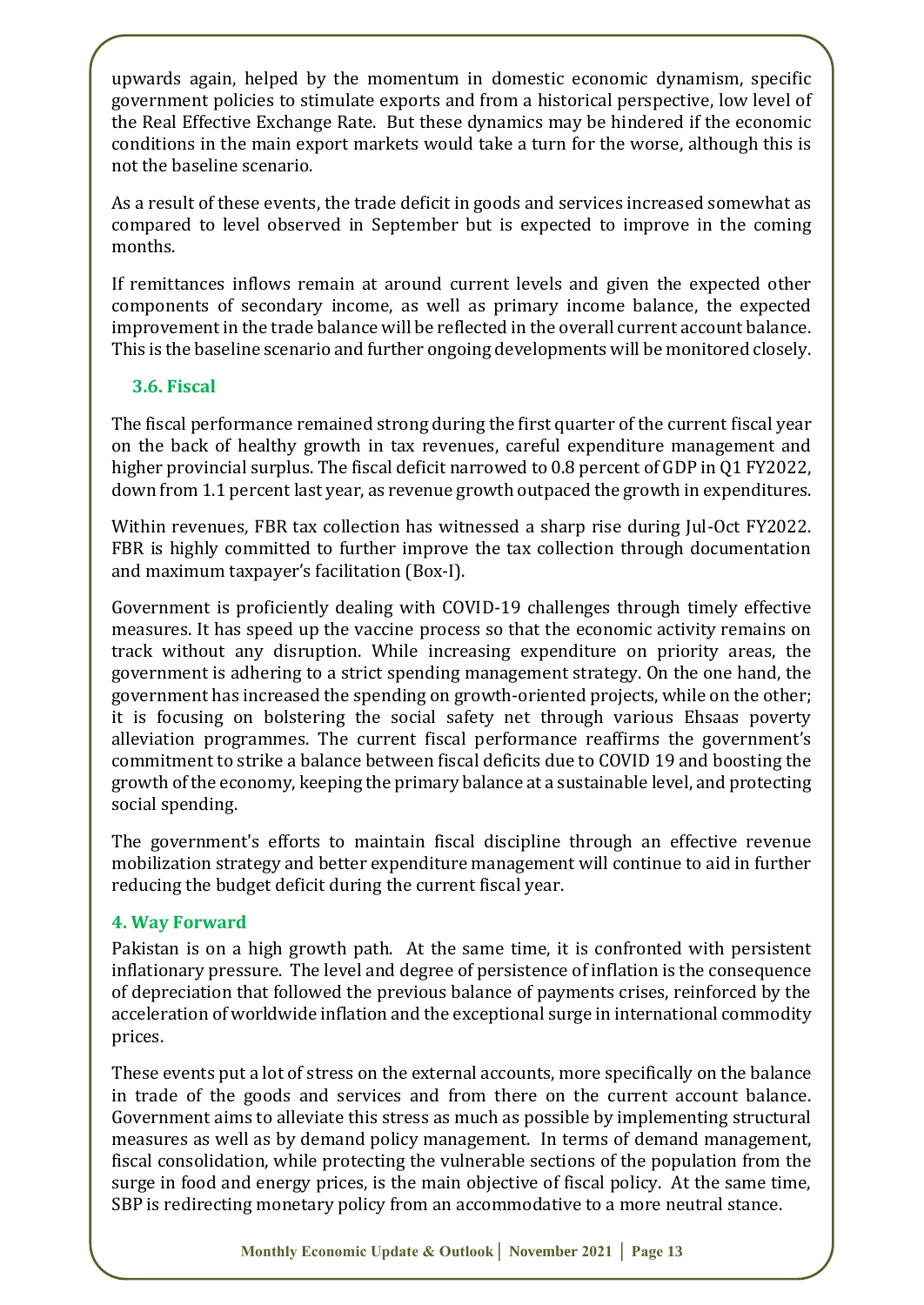These measures should contain the current account deficit for the current FY within manageable and financeable proportion. This will also help to adjust pressure on the exchange rate and hence on expected inflation.

Moreover, IMF has also acknowledged that based on available data, the government's extensive policy response to the COVID 19 pandemic had helped minimize its human and macroeconomic repercussions and thus resulting in a strong economic recovery. External pressures, on the other hand, have begun to materialize, mostly due to the compound impacts of increased economic activity, an expansionary macroeconomic policy mix, and rising international commodity prices. However, due to the measures taken by the government will ease out these pressures in coming months.

**\_\_\_\_\_\_\_\_\_\_\_\_\_\_\_\_\_\_\_\_\_\_\_\_\_\_\_\_\_\_\_\_\_\_**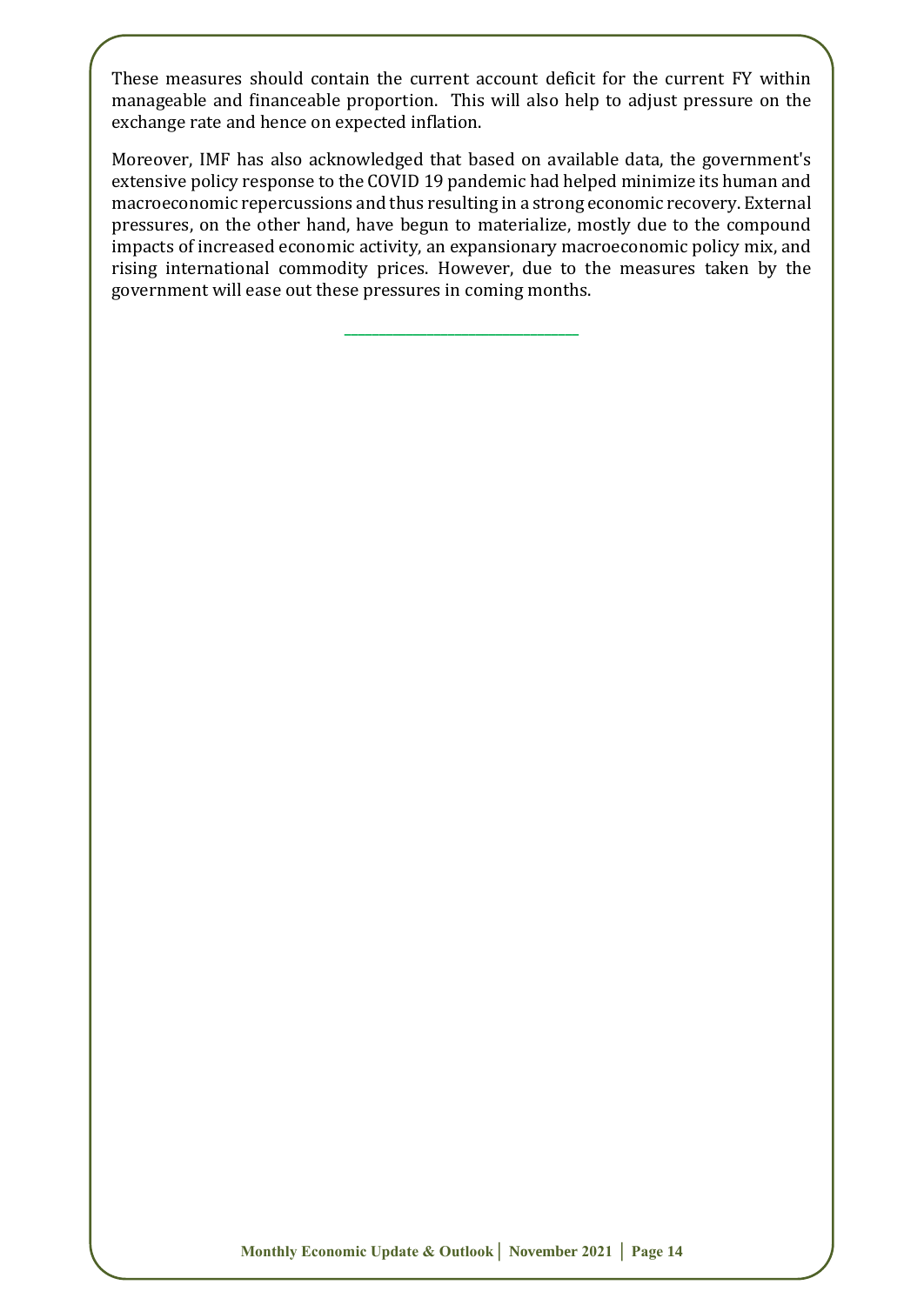| <b>Economic Indicators</b>                                                      |                                              |                                              |                          |  |  |
|---------------------------------------------------------------------------------|----------------------------------------------|----------------------------------------------|--------------------------|--|--|
|                                                                                 | $(25-11-2021)$<br>2020-21<br>$($ Jul-Oct $)$ | 2021-22<br>$($ Jul-Oct $)$                   | percent<br><b>Change</b> |  |  |
|                                                                                 | <b>External Sector</b>                       |                                              |                          |  |  |
| <b>Remittances</b> (\$ billion)                                                 | 9.4                                          | 10.6                                         | 11.9                     |  |  |
| <b>Exports FOB</b> (\$ billion)                                                 | 7.3                                          | 9.7                                          | 132.2                    |  |  |
| <b>Imports FOB</b> (\$ billion)                                                 | 14.1                                         | 23.5                                         | <b>166.3</b>             |  |  |
| <b>Current Account Deficit (\$</b><br>billion)                                  | $-1.3$                                       | 5.1                                          | ↑                        |  |  |
| <b>Current Account Deficit</b><br>(percent of GDP)                              | $-1.4$                                       | 4.7                                          | $\uparrow$               |  |  |
| FDI (\$ million)                                                                | 750.6                                        | 662.1                                        | $\downarrow$ 11.8        |  |  |
| Portfolio Investment-Public (\$<br>million)                                     | $-281.1$                                     | $-60.1$                                      | $\uparrow$               |  |  |
| <b>Total Foreign Investment (\$</b><br>million)<br>(FDI & Portfolio Investment) | 323.9                                        | 423.7                                        | $\uparrow$               |  |  |
| <b>Forex Reserves</b> (\$ billion)                                              | 20.533<br>(SBP: 13.396)<br>(Banks: 7.137)    | 22.579<br>(SBP: 16.045)<br>(Banks: 6.534)    |                          |  |  |
|                                                                                 | (On 23 <sup>rd</sup> Nov)<br>2020)           | (On 23 <sup>rd</sup> Nov)<br>2021)           |                          |  |  |
| <b>Exchange rate (PKR/US\$)</b>                                                 | 161.05<br>(0n 23 <sup>rd</sup> Nov)<br>2020) | 174.30<br>(0n 23 <sup>rd</sup> Nov)<br>2021) |                          |  |  |
| <b>Source: SBP</b>                                                              |                                              |                                              |                          |  |  |

|                                  | 2020-21<br>(JulSep)               | 2021-22<br>$(Jul-Sep)$             | percent<br><b>Change</b> |
|----------------------------------|-----------------------------------|------------------------------------|--------------------------|
| <b>Fiscal</b>                    |                                   |                                    | (Rs Billion)             |
| <b>FBR Revenue</b> (Jul-Oct)     | 1347                              | 1843                               | <b>136.8</b>             |
| <b>Non-Tax Revenue</b> (Federal) | 343                               | 249                                | $\downarrow$ 27.4        |
| <b>PSDP</b> (Authorization)      | 112.0<br>$(1st$ Jul to $4th$ Sep) | 392.7<br>$(1st$ Jul to $03rd$ Sep) | 1250                     |
| <b>Fiscal Deficit</b>            | 484                               | 438                                | ↓                        |
| <b>Primary Balance</b>           | 258                               | 184                                | ↓                        |
| Source: FBR & Budget Wing        |                                   |                                    |                          |